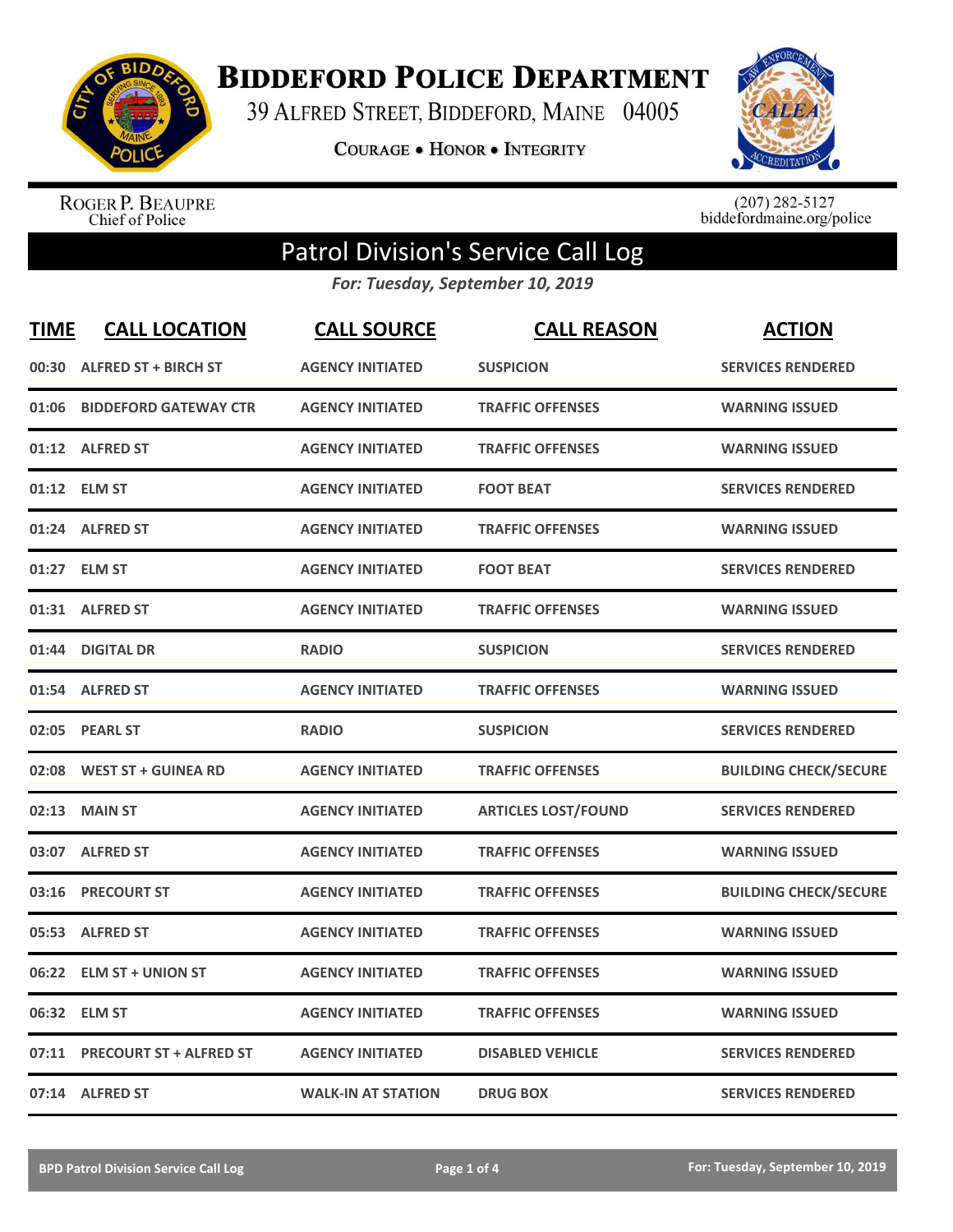| <b>TIME</b> | <b>CALL LOCATION</b>          | <b>CALL SOURCE</b>        | <b>CALL REASON</b>         | <b>ACTION</b>             |
|-------------|-------------------------------|---------------------------|----------------------------|---------------------------|
|             | 07:37 ST MARYS ST             | <b>NON-EMERGENCY CALL</b> | <b>TRESPASSING</b>         | <b>SERVICES RENDERED</b>  |
|             | 08:36 ALFRED ST               | <b>NON-EMERGENCY CALL</b> | <b>ARTICLES LOST/FOUND</b> | <b>NO ACTION REQUIRED</b> |
|             | 08:37 RAY ST                  | <b>WALK-IN AT STATION</b> | <b>CIVIL COMPLAINT</b>     | <b>CIVIL COMPLAINT</b>    |
|             | 09:01 WASHINGTON ST           | <b>E-911 CALL</b>         | <b>CRIMINAL MISCHIEF</b>   | <b>REPORT TAKEN</b>       |
|             | 09:02 ELM ST                  | <b>AGENCY INITIATED</b>   | <b>ANIMAL COMPLAINT</b>    | <b>SERVICES RENDERED</b>  |
|             | 09:09 PROSPECT ST             | <b>WALK-IN AT STATION</b> | <b>CIVIL COMPLAINT</b>     | <b>CIVIL COMPLAINT</b>    |
|             | 09:09 WATER ST + PIERSONS LN  | <b>NON-EMERGENCY CALL</b> | <b>PARKING COMPLAINT</b>   | <b>SERVICES RENDERED</b>  |
|             | 09:11 MOUNTAIN RD             | <b>WALK-IN AT STATION</b> | <b>HARASSMENT</b>          | <b>SERVICES RENDERED</b>  |
|             | 09:19 PRECOURT ST             | <b>NON-EMERGENCY CALL</b> | <b>BURN OFF</b>            | <b>SERVICES RENDERED</b>  |
|             | 09:27 PROSPECT ST             | <b>NON-EMERGENCY CALL</b> | <b>ANIMAL COMPLAINT</b>    | <b>SERVICES RENDERED</b>  |
|             | 09:30 POOL ST + KRISTEL LN    | <b>E-911 CALL</b>         | <b>TRAFFIC ISSUE</b>       | <b>SERVICES RENDERED</b>  |
| 10:09       | <b>GRAHAM ST</b>              | <b>WALK-IN AT STATION</b> | <b>CRIMINAL MISCHIEF</b>   | <b>REPORT TAKEN</b>       |
|             | 10:23 ALFRED ST               | <b>NON-EMERGENCY CALL</b> | <b>SUSPICION</b>           | <b>NEGATIVE CONTACT</b>   |
| 10:31       | <b>GRANITE POINT RD</b>       | <b>NON-EMERGENCY CALL</b> | <b>ARTICLES LOST/FOUND</b> | <b>SERVICES RENDERED</b>  |
| 10:40       | <b>WEST COLE RD</b>           | <b>WALK-IN AT STATION</b> | <b>HARASSMENT</b>          | <b>UNFOUNDED</b>          |
|             | 10:55 WASHINGTON ST           | <b>NON-EMERGENCY CALL</b> | <b>DISTURBANCE / NOISE</b> | <b>UNFOUNDED</b>          |
|             | 11:33 PRECOURT ST             | <b>AGENCY INITIATED</b>   | <b>ANIMAL COMPLAINT</b>    | <b>SERVICES RENDERED</b>  |
|             | 11:48 QUIMBY ST               | <b>NON-EMERGENCY CALL</b> | <b>INTEL ONLY</b>          | <b>SERVICES RENDERED</b>  |
|             | 11:53 BRADBURY ST             | E-911 CALL                | 911 MISUSE                 | <b>NO ACTION REQUIRED</b> |
|             | 11:57 ST MARYS ST             | <b>NON-EMERGENCY CALL</b> | <b>ASSAULT</b>             | <b>REPORT TAKEN</b>       |
|             | 13:33 DIGITAL DR              | <b>NON-EMERGENCY CALL</b> | <b>TRESPASSING</b>         | <b>SERVICES RENDERED</b>  |
|             | 13:54 FOSS ST                 | <b>AGENCY INITIATED</b>   | <b>TRAFFIC OFFENSES</b>    | <b>WARNING ISSUED</b>     |
|             | 14:06 ALFRED ST               | <b>AGENCY INITIATED</b>   | <b>TRAFFIC OFFENSES</b>    | <b>WARNING ISSUED</b>     |
|             | 14:24 ALFRED ST               | <b>AGENCY INITIATED</b>   | <b>TRAFFIC OFFENSES</b>    | <b>VSAC ISSUED</b>        |
|             | 14:30 MOUNTAIN RD + AUTUMN LN | <b>RADIO</b>              | <b>ANIMAL COMPLAINT</b>    | <b>SERVICES RENDERED</b>  |
|             | <b>14:42 GREEN ST</b>         | <b>NON-EMERGENCY CALL</b> | <b>PAPERWORK</b>           | <b>PAPERWORK SERVED</b>   |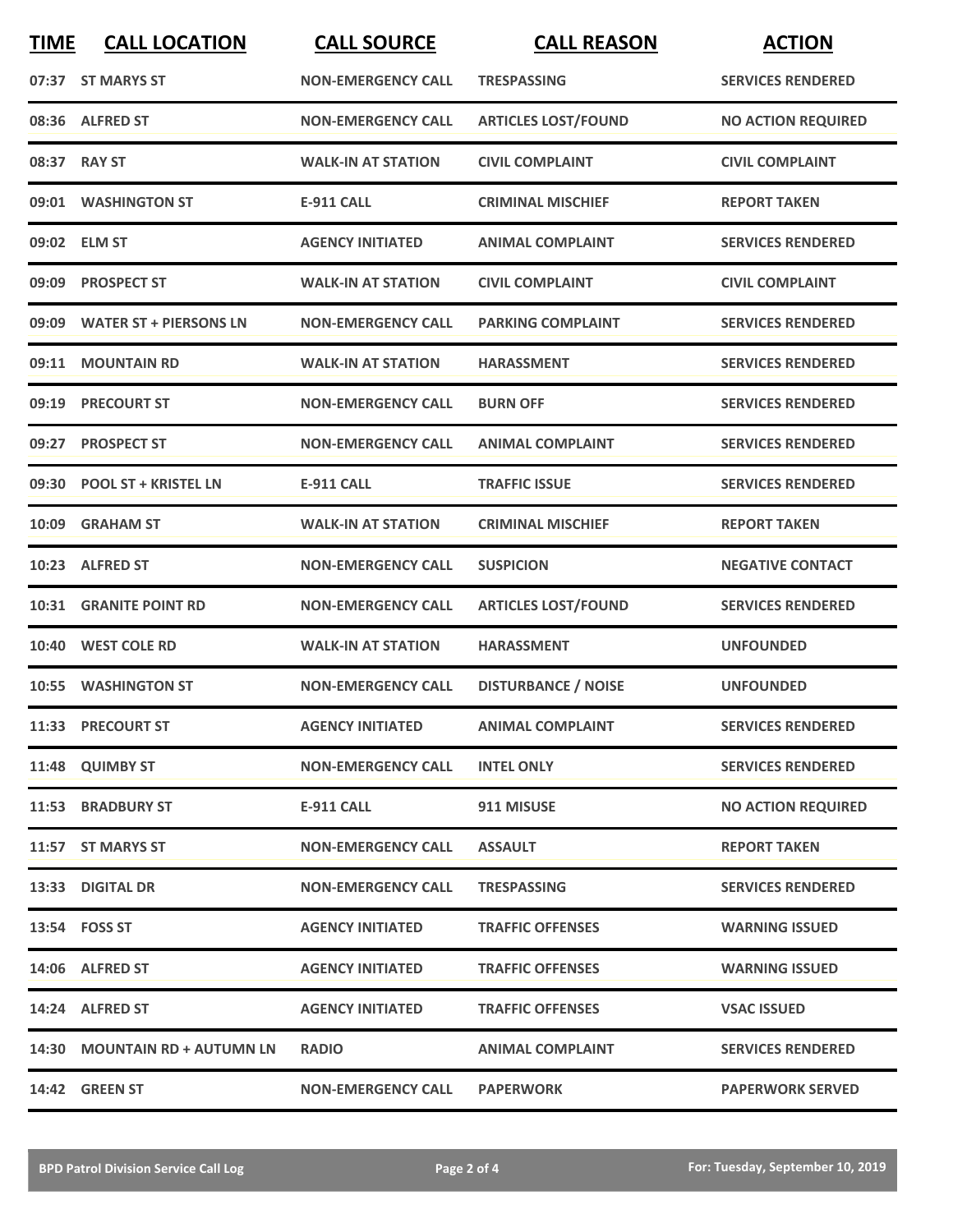| <b>TIME</b> | <b>CALL LOCATION</b>         | <b>CALL SOURCE</b>        | <b>CALL REASON</b>                | <b>ACTION</b>            |
|-------------|------------------------------|---------------------------|-----------------------------------|--------------------------|
|             | 15:06 ELM ST + LINDALE AVE   | <b>AGENCY INITIATED</b>   | <b>TRAFFIC OFFENSES</b>           | <b>WARNING ISSUED</b>    |
|             | 15:18 SULLIVAN ST            | <b>NON-EMERGENCY CALL</b> | <b>DISTURBANCE / NOISE</b>        | <b>WARNING ISSUED</b>    |
|             | 15:41 ELM ST                 | <b>NON-EMERGENCY CALL</b> | <b>SUSPICION</b>                  | <b>SERVICES RENDERED</b> |
|             | 16:29 MYRTLE ST              | <b>NON-EMERGENCY CALL</b> | <b>CHECK WELFARE</b>              | <b>SERVICES RENDERED</b> |
|             | 16:48 ELM ST + ALFRED ST     | <b>NON-EMERGENCY CALL</b> | <b>ALL OTHER</b>                  | <b>SERVICES RENDERED</b> |
|             | 17:11 ALFRED ST              | <b>NON-EMERGENCY CALL</b> | <b>ASSIST PD AGENCY</b>           | <b>SERVICES RENDERED</b> |
|             | 17:13 FRANKLIN ST + MAIN ST  | <b>AGENCY INITIATED</b>   | <b>TRAFFIC OFFENSES</b>           | <b>NO VIOLATION</b>      |
|             | 17:21 BRETON ST              | <b>NON-EMERGENCY CALL</b> | <b>CHECK WELFARE</b>              | <b>SERVICES RENDERED</b> |
|             | 17:52 DIAMOND ST             | <b>NON-EMERGENCY CALL</b> | <b>TRESPASSING</b>                | <b>FIELD INTERVIEW</b>   |
|             | 18:04 BOULDER WAY            | <b>E-911 CALL</b>         | 911 MISUSE                        | <b>SERVICES RENDERED</b> |
|             | 18:33 MEETINGHOUSE RD        | <b>NON-EMERGENCY CALL</b> | <b>SUSPICION</b>                  | <b>SERVICES RENDERED</b> |
|             | 19:02 POOL ST                | <b>AGENCY INITIATED</b>   | <b>FRAUD (INSUFFICIENT FUNDS)</b> | <b>SERVICES RENDERED</b> |
| 19:14       | <b>BIDDEFORD GATEWAY CTR</b> | <b>NON-EMERGENCY CALL</b> | <b>SHOPLIFTING</b>                | <b>REPORT TAKEN</b>      |
| 19:45       | <b>MAIN ST</b>               | <b>NON-EMERGENCY CALL</b> | <b>ARTICLES LOST/FOUND</b>        | <b>SERVICES RENDERED</b> |
|             | 19:48 KING ST                | <b>E-911 CALL</b>         | <b>CHECK WELFARE</b>              | <b>SERVICES RENDERED</b> |
|             | 20:03 GERTRUDE AVE           | <b>E-911 CALL</b>         | 911 MISUSE                        | <b>SERVICES RENDERED</b> |
|             | 20:57 WEST ST                | <b>E-911 CALL</b>         | 911 MISUSE                        | <b>WARNING ISSUED</b>    |
|             | <b>20:57 MAIN ST</b>         | <b>NON-EMERGENCY CALL</b> | <b>ROAD HAZARD</b>                | <b>UNABLE TO LOCATE</b>  |
|             | 20:58 ELIZABETH RD           | <b>AGENCY INITIATED</b>   | <b>TRAFFIC OFFENSES</b>           | <b>WARNING ISSUED</b>    |
|             | 21:17 RAYMOND ST             | <b>NON-EMERGENCY CALL</b> | <b>DOMESTIC COMPLAINTS</b>        | <b>REPORT TAKEN</b>      |
|             | 21:21 WESTMORE AVE           | E-911 CALL                | <b>SUSPICION</b>                  | <b>SERVICES RENDERED</b> |
|             | 21:29 LINCOLN ST             | E-911 CALL                | 911 MISUSE                        | <b>SERVICES RENDERED</b> |
|             | 21:46 HILLS BEACH RD         | <b>AGENCY INITIATED</b>   | <b>TRAFFIC OFFENSES</b>           | <b>WARNING ISSUED</b>    |
|             | 22:31 FOSS ST + BIRCH ST     | <b>AGENCY INITIATED</b>   | <b>PEDESTRIAN CHECK</b>           | <b>SERVICES RENDERED</b> |
|             | 22:38 MEMORIAL DR            | <b>NON-EMERGENCY CALL</b> | <b>SUSPICION</b>                  | <b>SERVICES RENDERED</b> |
|             | 22:55 ELM ST                 | <b>E-911 CALL</b>         | <b>SUSPICION</b>                  | <b>SERVICES RENDERED</b> |